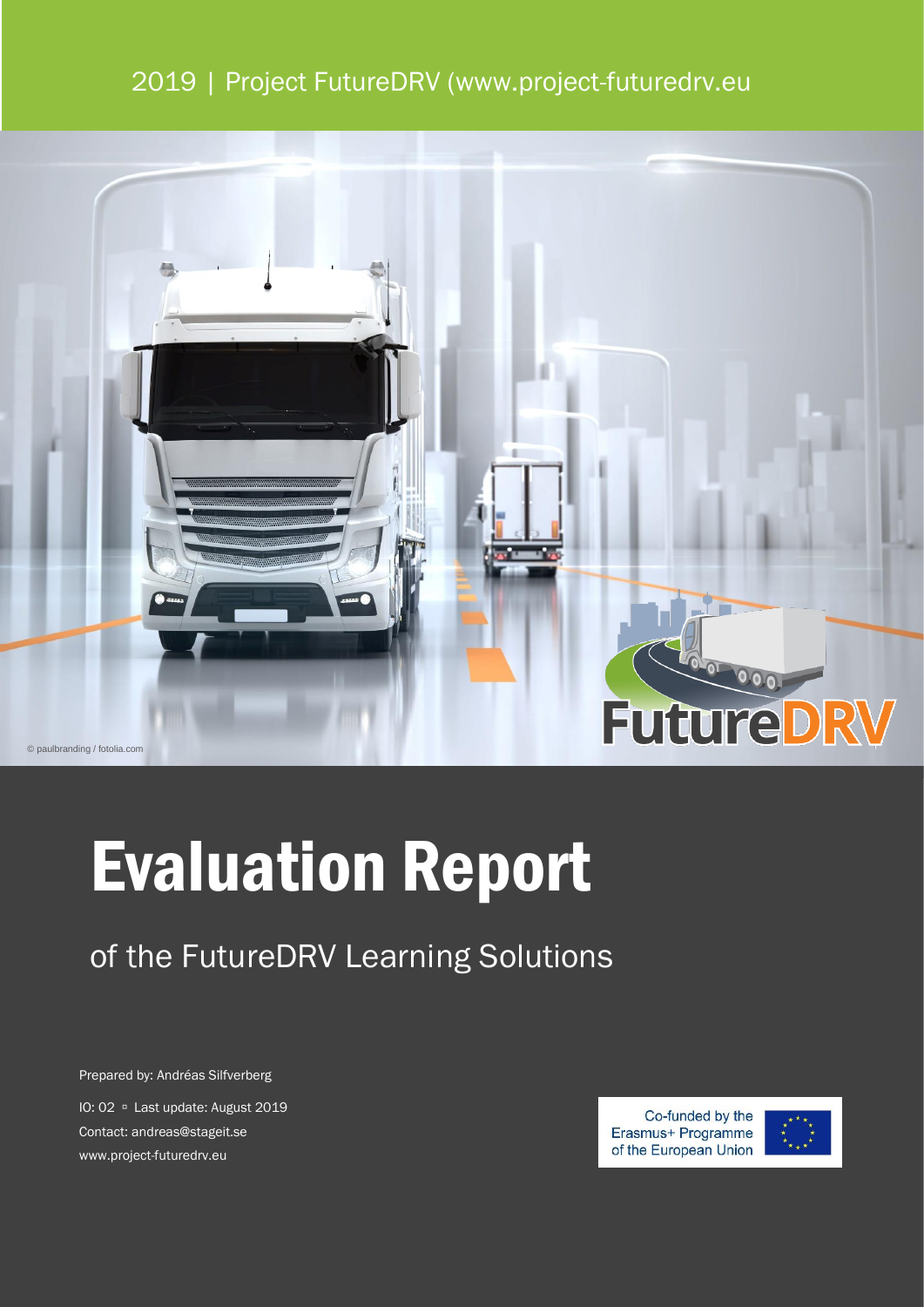## **Project coordinator:** Co-funded by:



DEKRA Akademie GmbH B2 Educational Research and Business Development International Handwerkstrasse 15, 70565 Stuttgart (DE)

Project coordinator: Claudia Ball [\(claudia.ball@dekra.com\)](mailto:claudia.ball@dekra.com)



ERASMUS+ KA 2/ Strategic partnerships

ERASMUS+ grant agreement no: 2016-1-DE02-KA02-003234

Project duration: September 2016 – August 2019

The European Commission support for the production of this publication does not constitute an endorsement of the contents which reflects the views only of the authors, and the Commission cannot be held responsible for any use which may be made of the information contained therein.

## **Project partners:**



3s research laboratory Wiedner Hauptstr. 18, 1040 Vienna (AT)

[www.3s.co.at](http://www.3s.co.at/)

Contact: Sabine Schwenk (schwenk@3s.co.at)



#### AFT Avenue de Villiers 46,

75017 Paris (FR)

[www.aft-dev.com](http://www.aft-dev.com/) Contact: Moncef Semichi (moncef.semichi@aft-dev.com)



**StageIT** Skalmeredsvägen 45,

## 438 93 Goteborg (SE)

[www.stageit.se](http://www.stageit.se/)

Contact: Andreas Silfverberg (Contact: [andreas@stageit.se\)](mailto:andreas@stageit.se)

**DEKRA** 

中国品口 **Transformotion** 



Transformotion Unit 11 Shaw Barn, Whitesmith, Lewes, East Sussex, BN8 6JD [www.transformoation.co.uk](http://www.transformoation.co.uk/) Contact: James Tillyer (enquiries@transformotion.co.uk)

DEKRA Akademie Kft. Vermező ut 4., Budapest [www.dekra-akademie.hu](http://www.dekra-akademie.hu/) Contact: Zoltan Toth (zoltan.toth@dekra.com)

DEKRA SE Service Division Training Handwerkstr. 15, 70565 Stuttgart [www.dekra.com](http://www.dekra.com/) Contact: Claudia Ball [\(claudia.ball@dekra.com\)](mailto:claudia.ball@dekra.com)

Associated partners:



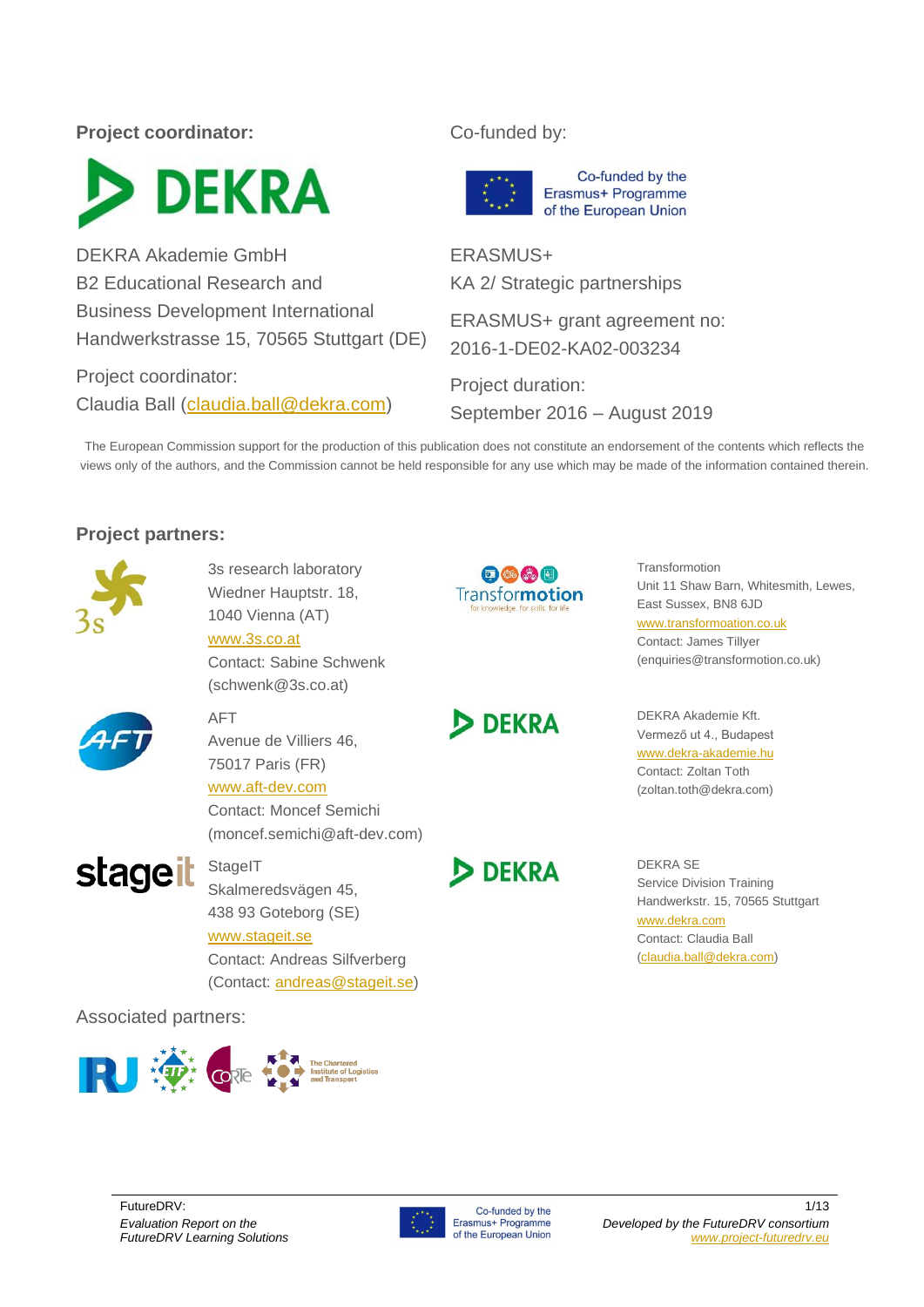## **Background**

FutureDRV Learning Solutions (IO2) objectives was to develop a method, a suitable work task and visualise a future technology suitable for supporting the current workforce in order to keep up with the changing and increasing qualification requirements.

The learning solutions should address learning outcomes new to the current workforce taking up trends within learning and adapting those to the characteristics of drivers.

These learning solutions were developed as pilots; showing how future competence-building could work within this vocational field.

This report summarises the selection process of suitable driver tasks, training content and technical tools for the two pilots. It also includes a presentation of the training content and how the evaluation was set up, including the result of evaluation and reflection about the results.

Notice that the developed training solutions are just pilot versions, every market and training instructor need to make sure that the pilot content are correct and suitable for the actual purpose and that training follows the local laws and regulations.

## **Selection of Pilot Content**

From the ProfDRV profile and the initial IO1 research results, the current professional driver role, future technical trends and future training needs could be seen. From a list of 150 driver tasks of today, a "most wanted list" of future driver tasks was produced. The list below suggests the tasks that still will be very important in 2035.

| <b>TASK</b>                                         | <b>FUTURE</b><br><b>IMPORTANCE</b> | <b>ADVANCED</b><br><b>PRODUCTION</b> | <b>MASS</b><br><b>TRAINING</b><br><b>CAPABILITY</b> |
|-----------------------------------------------------|------------------------------------|--------------------------------------|-----------------------------------------------------|
| Handling the vehicle (on road<br>driving)           | <b>HIGH</b>                        | <b>HIGH</b>                          | <b>LOW</b>                                          |
| Safe Driving                                        | <b>HIGH</b>                        | <b>HIGH</b>                          | <b>LOW</b>                                          |
| EcoDriving (and environmental)                      | <b>MEDIUM</b>                      | <b>HIGH</b>                          | <b>LOW</b>                                          |
| Managing accidents                                  | <b>LOW</b>                         | <b>HIGH</b>                          | <b>MEDIUM</b>                                       |
| (Checking the trucks readiness)<br><b>Checklist</b> | <b>LOW</b>                         | <b>LOW</b>                           | <b>MEDIUM</b>                                       |

## **Professional Driver Tasks suitable as pilots:**

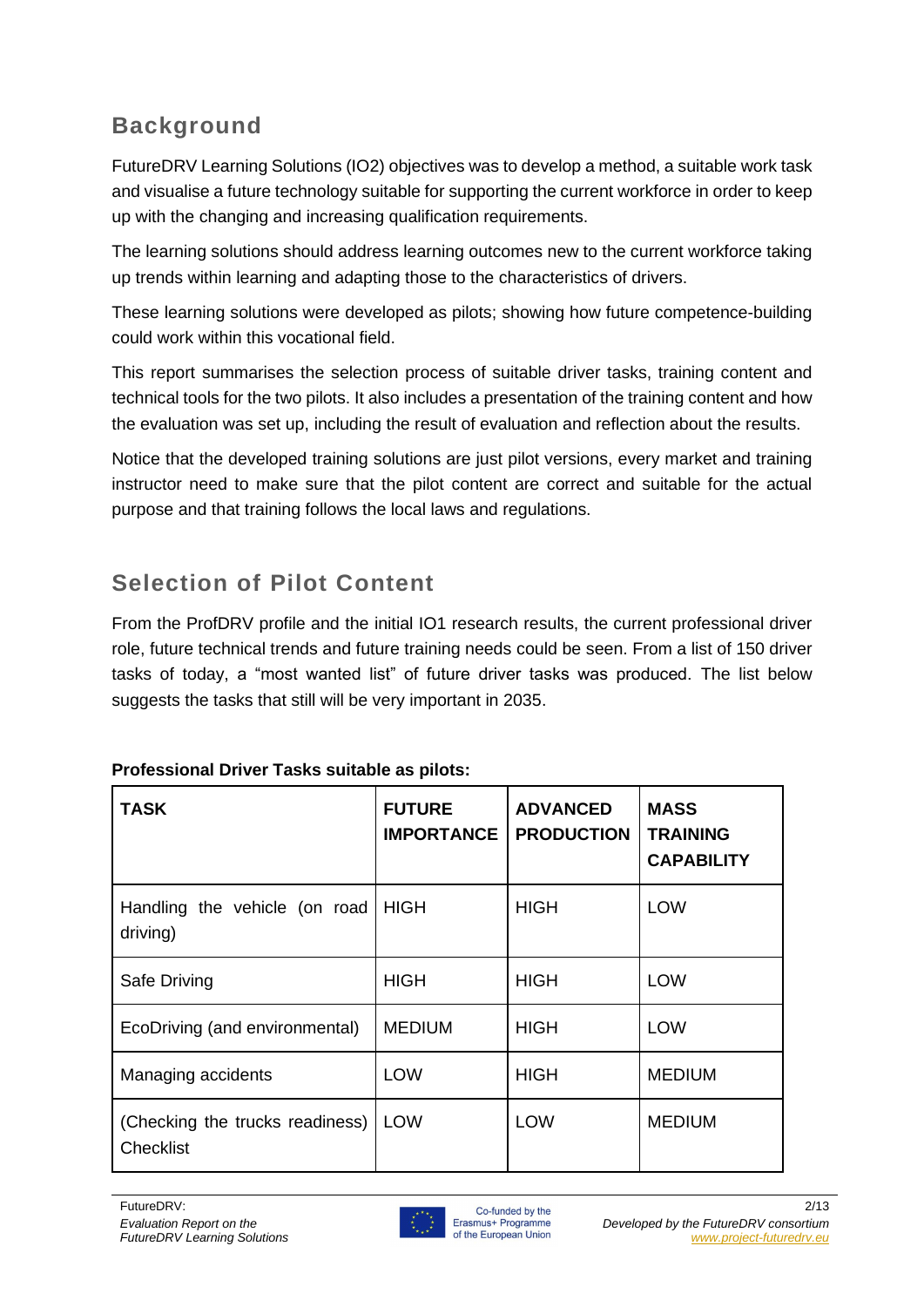| <b>Driver Communication</b>  | <b>MEDIUM</b> | <b>LOW</b>  | <b>HIGH</b>   |
|------------------------------|---------------|-------------|---------------|
| <b>Loading and Unloading</b> | <b>MEDIUM</b> | <b>HIGH</b> | <b>MEDIUM</b> |
| Plan a trip                  | <b>LOW</b>    | <b>LOW</b>  | <b>MEDIUM</b> |
| Healthy lifestyle            | <b>LOW</b>    | <b>HIGH</b> | <b>LOW</b>    |
| <b>Labor Safety</b>          | <b>MEDIUM</b> | <b>LOW</b>  | <b>HIGH</b>   |
| <b>Electric Trucks</b>       | <b>LOW</b>    | <b>LOW</b>  | <b>HIGH</b>   |
| <b>Autonomous Trucks</b>     | <b>LOW</b>    | <b>LOW</b>  | <b>HIGH</b>   |

When choosing suitable tasks, three aspects were considered:

First of all, the future importance of the training content (for operators) was rated. For example, even if handling and driving is of great interest for fleet owners today, the training needs will decrease with the introduction of autonomous trucks.

Secondly, the technology level of production was estimated and two complexity levels were visualized: A basic, simple training production, and one technically advanced production.

Thirdly, the possibilities for maximized mass training was considered:

It was decided that the content of the pilots should be of high, or at least medium, relevance for drivers in the future. Furthermore, the pilots should have a high, or medium, possibility of mass training capability. It was also decided that the pilots should be made in two different technology levels: one simple technical solution and one technically advanced production.

These three aspects gave us three possible driver competences – Driver Communication, Loading and Unloading and Labour safety. Due to differences in European regulations, labour safety was dropped. Hence, the chosen tasks were the following.

## **Professional Driver Communications Skills**

How to act responsively towards colleagues, employer, customers and authorities. In the future, drivers with social skills and smarter appearance will be more interesting, showing responsibility, attitude and on-the road-behaviour as a professional driver.

## **Cargo Securing Skills**

Check a loaded trailer and make sure correct load securing is made. Calculate and identify unsatisfying strapping methods and damaged tools.

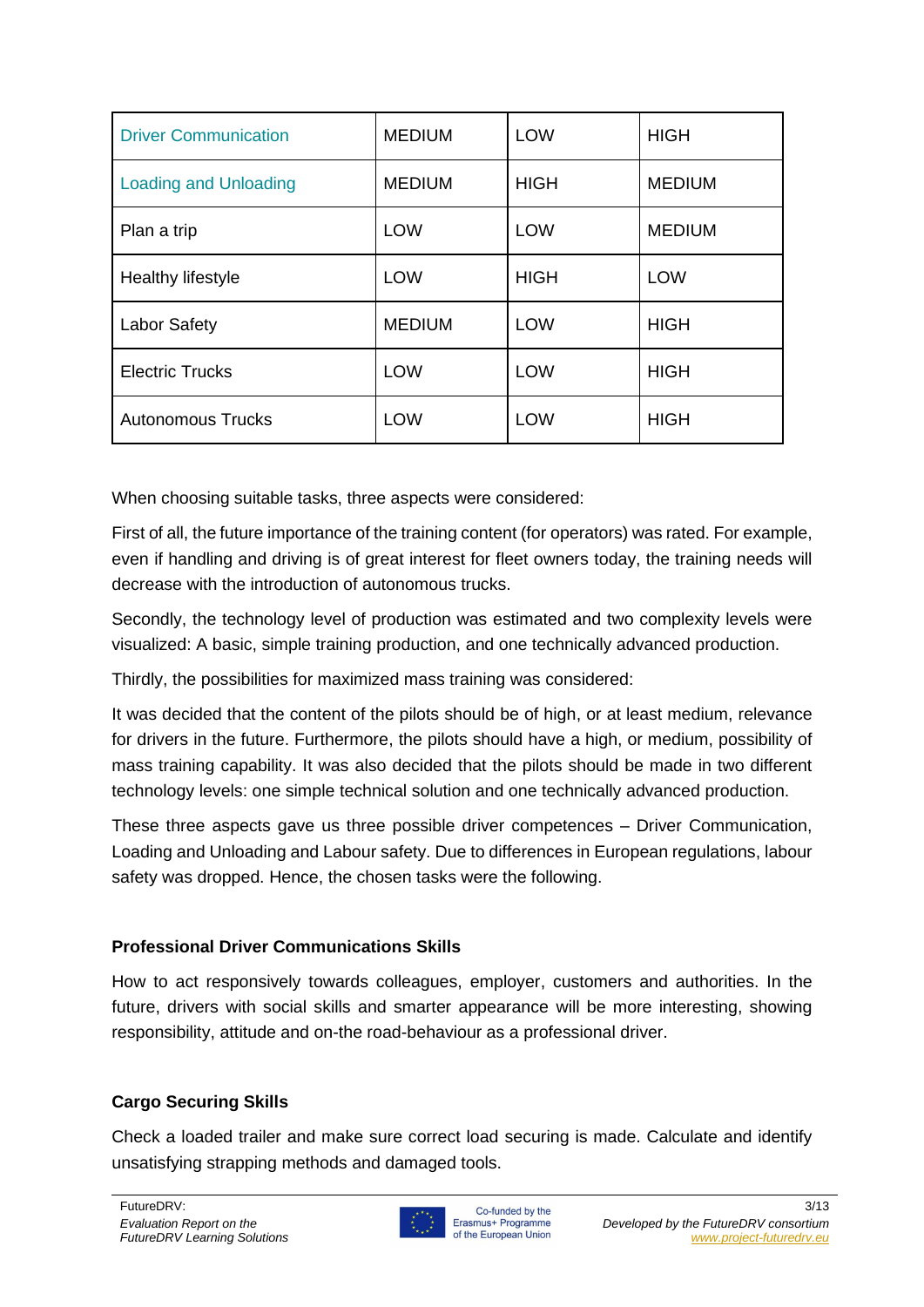Benefits with this training content:

Both pilot's training content have benefits:

- Content will still be important for a long time ahead
- Experts state a wide use of this training area in the future (large target group)
- Easy to do market/operator adaptions on content

Project partners agreed that both applications are really valuable tools ready for widely use, especially by driving instructors.

## **Selection of Pilot Training Approach:**

When choosing a training method approach, a gamification approach was selected - a gamification module with a scoring system for increased motivation.

Experts evaluation in IO1 showed that this method isn't very popular among instructors. Therefore, it was of extra interest to use this innovative approach in the pilots. By using a scoring system and a storytelling setup, the goal was to measure learning results compared to traditional driver training.

Here´s a short presentation of the two pedagogical scopes:

## **ProLoader**

This training should support individual learning by drivers to repeat how to calculate sufficient load securing. You should be able to pass the levels in the game quite easily, but you have to try it several times to get full scores on all the exercises, this should attract both novice and experienced drivers.

It should also support usage in classrooms as a motivating competition to finish a cargo securing training in a fun way. The driver should also have the possibility to do repetitive training afterwards.

## **ProDriverCommunication**

This training should support individual learning by drivers to assess their communicative skills. The course should have a narrative story in levels, which encourages the completion of all levels. The course should also support usage in classroom, where the teacher can present one challenging scenario and the group jointly discuss the issue and agree on an answer. To increase drivers' interest to do repetitive training, he or she should have access to the material afterwards and be able to compare his or her result with colleagues or friends.

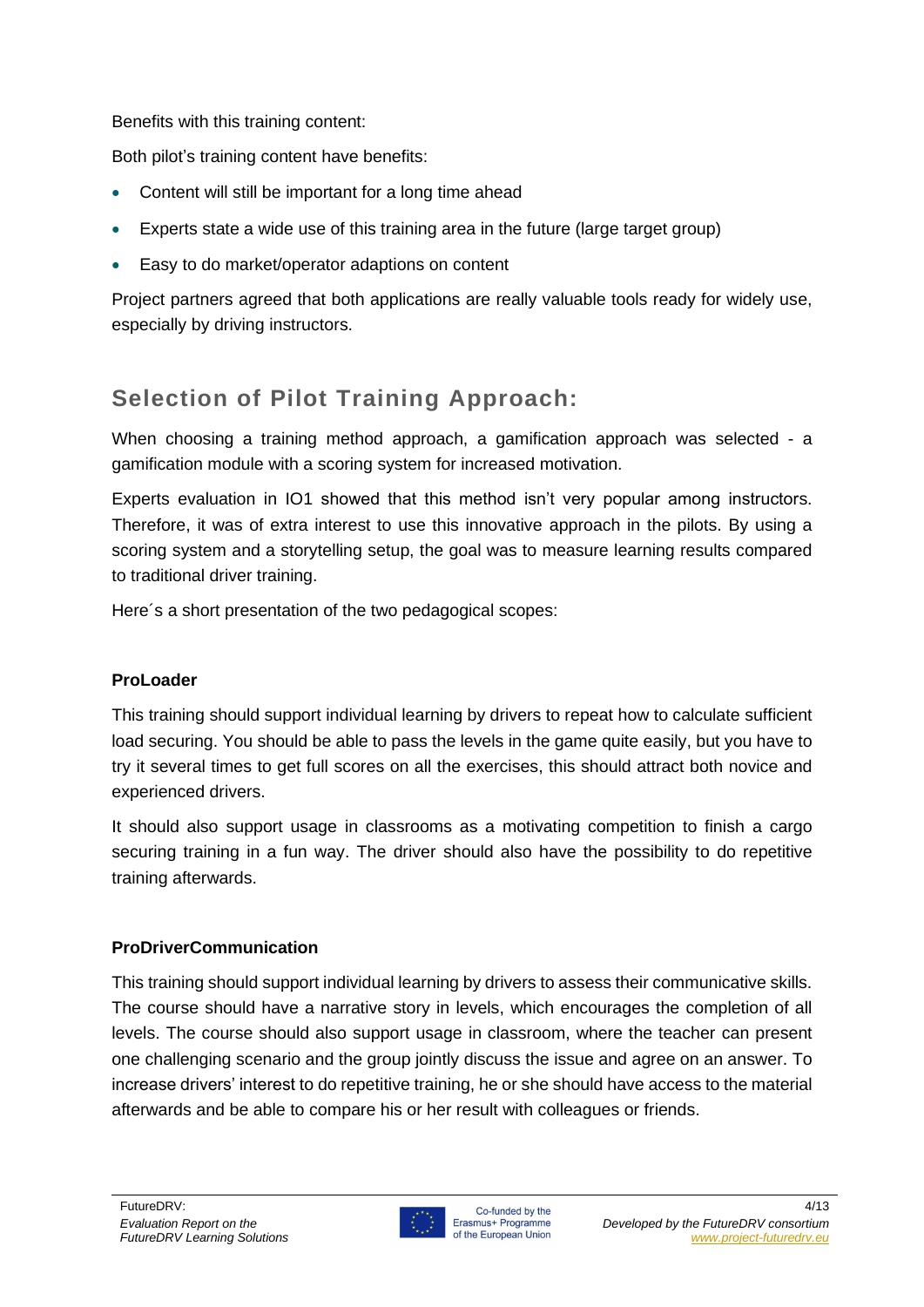Furthermore, both pilots should also be an informal way to do a knowledge check on a driver. With this approach, a driver will evaluate his/her skills without a supervisor and can initiate a flipped classroom training where you seek relevant information and discuss areas where you don´t agree with others. This can also be seen as a way of increasing motivation to access knowledge.

## **Selection of Pilot Training Technology**

In order to decide on what future oriented technologies to use, a list of technologies that can be used in training already today was made. This list was divided in 3 groups:

**Technologies with bulky, expensive and complicated hardware** in need of technicians, transports and support:

- Large driving simulators (heavy, expensive, need of technician)
- Touchscreens (not portable, expensive)
- Sensors Truck manufacturer dependent, engine I/O (need of technician)

**Technologies with complex hardware/software** in need of a supervising technician during training.

- Personal Sensors Health related (software installation)
- Portable Simulators (Laptop/Steering wheel etc.)
- Eye tracking Hardware (software installation, need of technician)
- Game controls/push buttons (software installation, need of technician)
- MR/VR Goggles (need of technician)

**Mainstream technology/software** that can be installed and used with some phone support if needed. this means that pilots can be used and tested throughout several European operators without expensive, complex logistics and technical assistance.

- QR codes (smartphones with camera)
- Augmented Reality on tablets/smartphones
- eLearning Apps Software installation on computers/tablets
- Web based eLearning's

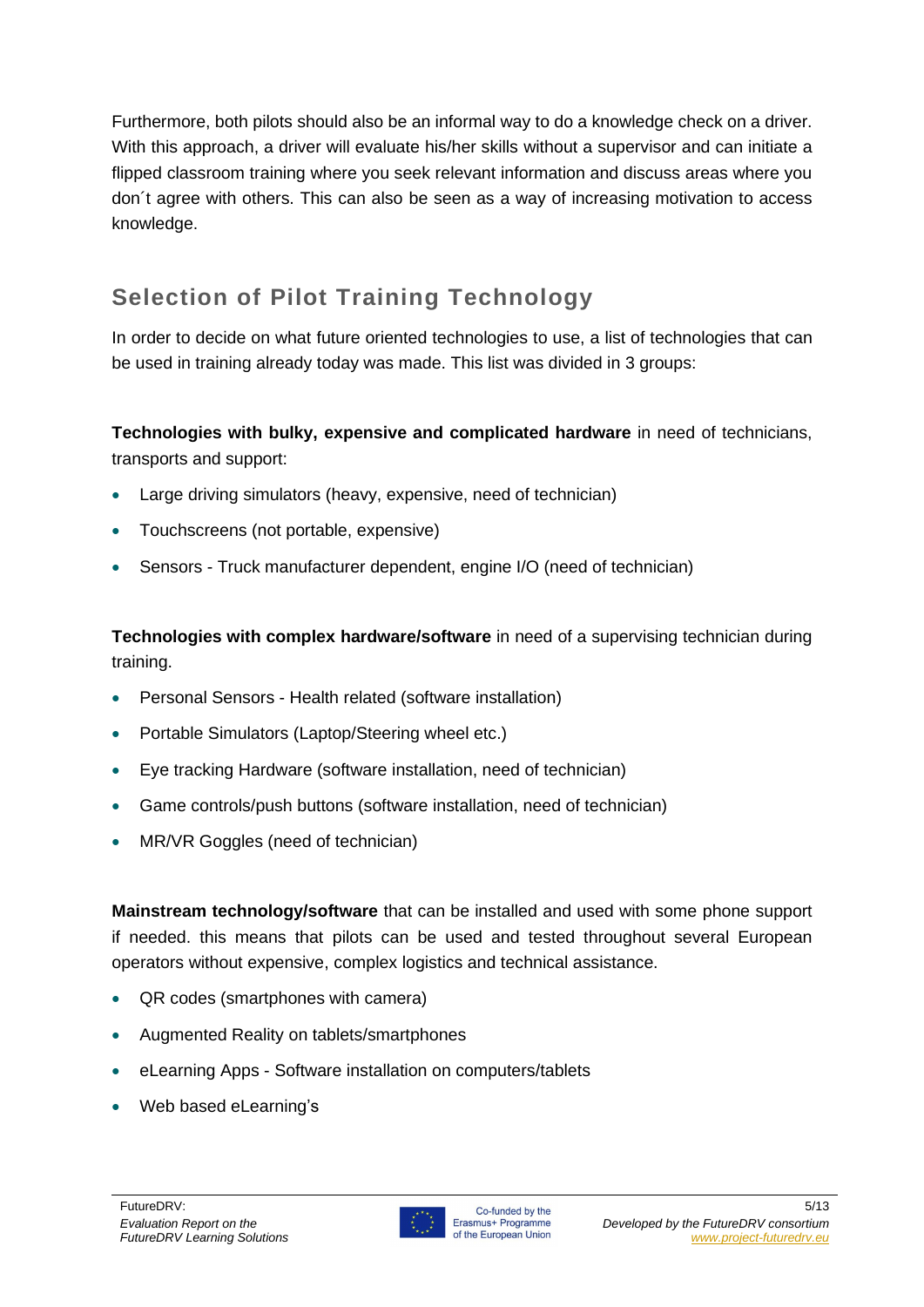Heavy and complicated equipment was left out, especially full-scale driving simulators, since the future autonomous vehicles will make manual driving obsolete eventually. Also, in-vehicle sensors were excluded because the difficulties of simulating a training pilot with this technology.

When looking for the training technologies of tomorrow, focus was first at modern digital technologies like Virtual Reality, Mixed Reality and Augmented Reality. In the future these devices will be more effective, smaller, and cheaper. But, even if these gadgets seem futuristic, the technology is already available today and, in a way, not so futuristic in a pilot.

Early results from the IO1 evaluation showed that the training experts had mixed feelings about the high-tech use in training.

Evaluation showed that training instructors and professionals like to see training that can be carried out while working, in truck if possible. Some development has been made to use VR helmets while driving to simulate dangerous situations etc., but during a few upcoming years of autonomous transition, drivers will still have to be watching the road at all times.

Instructors of today use mostly classroom training, but the environmental end economic benefits of distance learning are becoming more important.

Considering that the transport business is developing slower than other sectors, in 15 years from now, we´ll still have drivers in cab, and they will still have to rest, thus being able to perform personal training when not behind the wheel. Transport companies investing in expensive specialized training gadgets is highly unlikely. Mobile training, carried out on a smartphone, should be a reachable vision.

Therefore, the chosen technologies for the two training pilots are not futuristic, or technologically advanced, but easy to distribute, mobile for effectiveness and ease of access – and something that is not used in driver training today: A web-based eLearning and a smartphone app.

## **Pilots Evaluation**

15 professionals (instructors and training professionals) from 6 different markets: Sweden, UK, Austria, Germany, France, and the Netherlands, were asked to evaluated the two apps. The two pilots were distributed as two web-based trainings with instructions on how the pilots should be used in classroom, or individual training. The test subjects got 4 weeks during June 2019 to evaluate the apps and use it in training if possible. Afterwards, the instructors were asked to fill in an anonymous survey. (Results presented in Appendix 1)

The evaluation did not focus on the content of the courses, but primarily on how this type of education would work in training of professional drivers in 15-20 years from now.

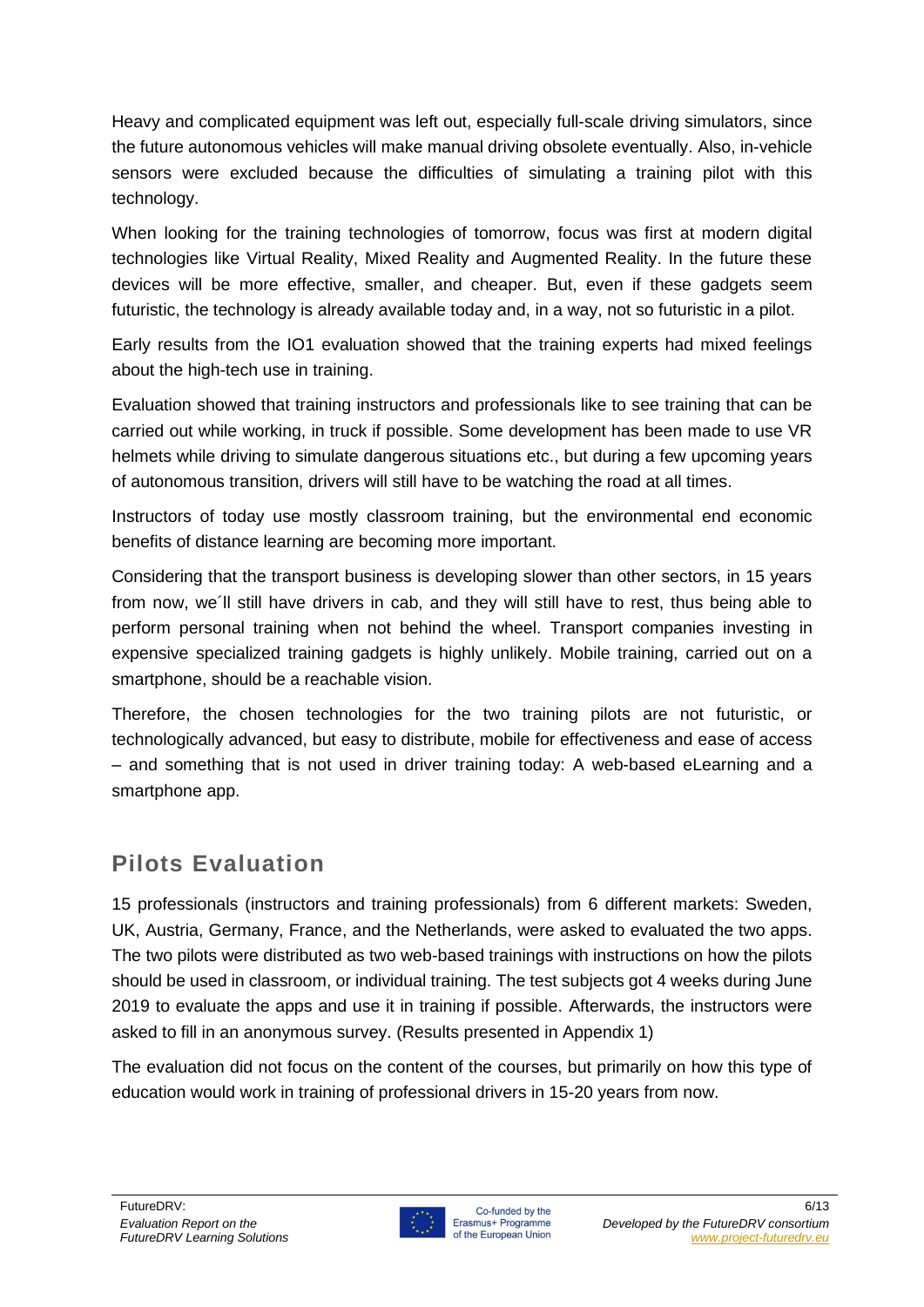## **1. Questions about ProLoader (Rate like this: Bad, Acceptable, OK, Very good, Fantastic)**

- Training goal and content
- Training method and appearance
- Effectiveness (classroom training)
- Effectiveness (self-study)
- Training suitable for target group
- Overall assessment
- **2. Questions about ProComm (Rate like this: Bad, Acceptable, OK, Very good, Fantastic)**
	- Training goal and content
	- Training method and appearance
	- Training efficiency
	- Training suitable for target group
	- Overall assessment

## **For both applications:**

- **3.** Describe some good features with these training apps?
- **4.** Describe some things that can be improved with these training apps?
- **5.** Do you think these training methods reflect training methods of future driver training? (Motivate what app and why)

## **Evaluation Results**

## **Summary of General Results:**

All test subject provided both positive and negative feedback. In general, they liked the look and feel of the applications. Interesting enough, the acceptance for gamification was unexpectedly high. They agreed that the gamified training method should appeal to the target group.

Other positive answers were:

- Using individual digital training seem comfortable since it´s done at a suitable, individual pace.
- Applications were realistic and very motivating.
- It should be possible to use pilots as pre-training for the CPC.

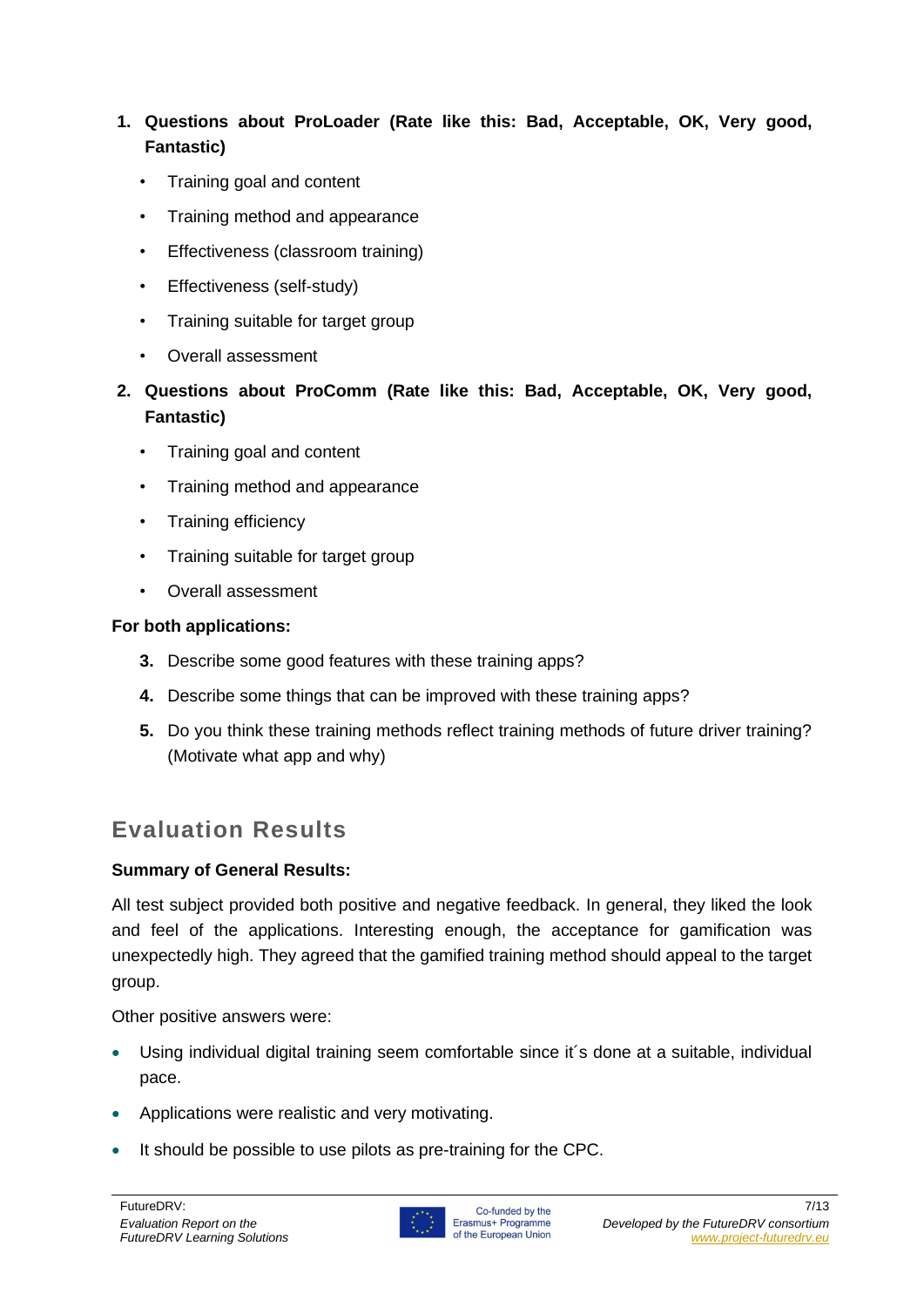• Both pilots were considered suitable (and relevant) for today, and future, driver training.

## **Summary of Pilot 1: (ProLoader)**

The application was considered hard to use without instructions. It also lacks training of basic skills so you still need a training instructor.

The lashing methods may be similar in European countries, but different tools are preferred in some countries and regulations differs too. Different markets have different legal restrictions that makes it impossible to use the same training throughout Europe

There are more than one calculating method and tables used for lashing. There should be a market adaption, or even easily: skip all tables and let the participant use relevant information available.

A remark was that the app should be able to visually show the actual outcome of a faulty loading in order to see the effect of a bad decision - in 3D.

## **Summary of Pilot 2: (ProComm)**

The results showed that the respondents believed that ProComm communications training can also be used for other contents and tasks like Taxi driver training, Bus driver training etc.

Furthermore, they thought that the training content can, (and must) be market adapted. Markets do not have a common view on how to train driver communication. Different markets have different driver cultures and some countries have even different legal restrictions that makes it impossible to use the same training throughout Europe.

The application was considered difficult to use because of the large amount of text. Some people are having hard to read long texts and this application contain over 60 minutes of reading. A solution would be to record a narrator/speaker voice to increase usability.

It would also be a good idea to separate the 4 different training contents into 4 separate eLearning's. The training concept could still be the same, but a shorter gameplay, like 20 minutes would be more suitable to the target group.

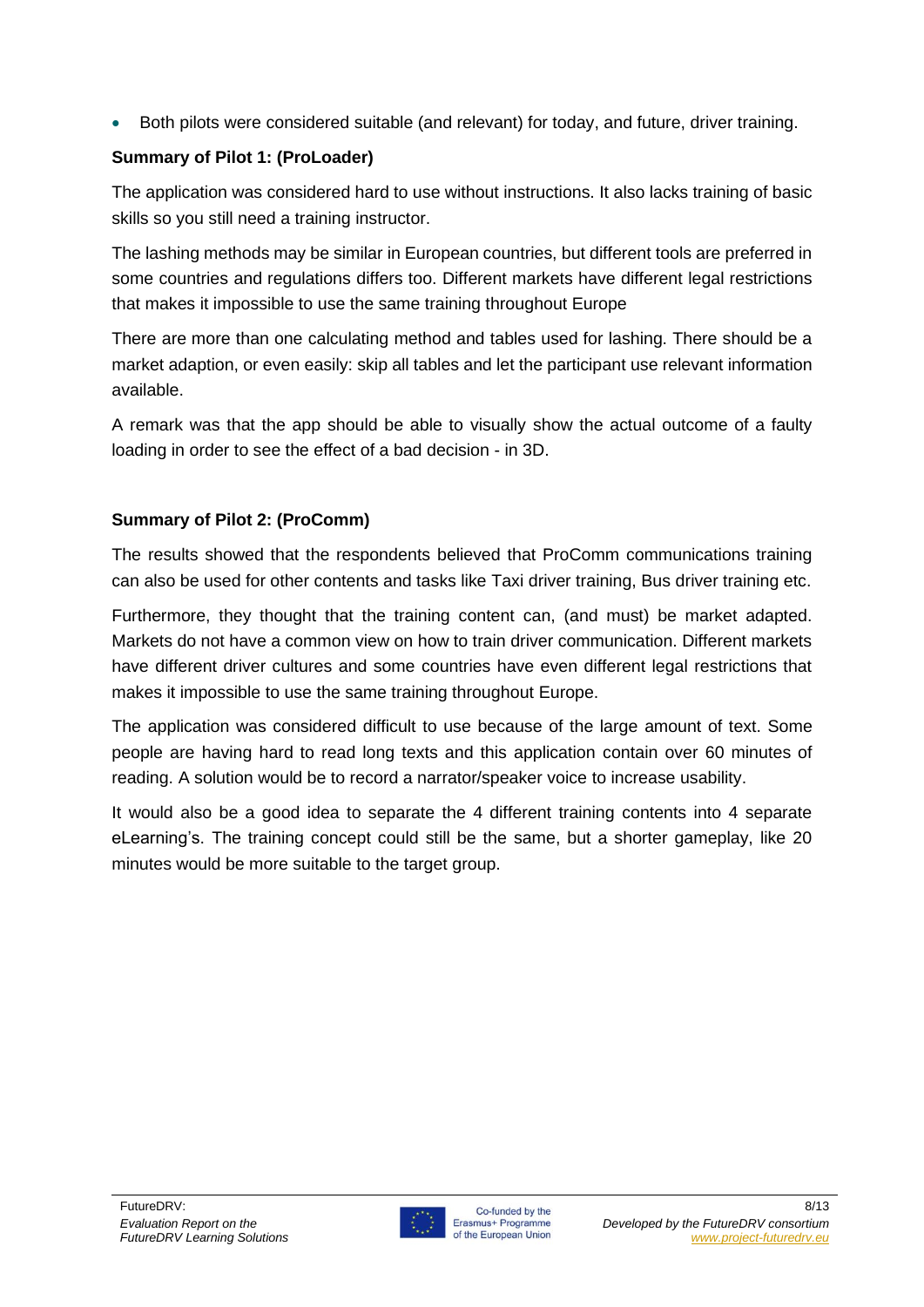## **Reflection/ Discussion:**

## **About the result:**

It seems to be a lack of consensus regarding future training needs. Training instructors are having a hard time visualizing the future of driver training and are generally skeptical to use gamification in driver training.

In the IO1 results showed that gamification was one of the least interesting methods for teaching drivers according to instructors, but in the IO2 evaluation we noticed a very positive view on the pilots after trying it. It might be that the gamification approach suffers from a bad understanding in combination with the unfortunate resemblance of childish games and apps.

## **Possible next step**

Now, what can be improved -taking into consideration technical and societal developments within the next years? For the next step, an updated version 2.0, the following improvements are possible:

Long texts should be shortened or recorded by a speaker.

This would make it easier to access for people having problem with reading, people with cognitive disabilities but also increasing focus for an upcoming generation of drivers that is more used to consume information through video.

Apps should be prepared for use of people with

Instructions should be made shorter and easy to understand.

A working solution from the gaming industry can be to add instructions within gameplay so that you provide instructions into smaller notes during gameplay, on a "when needed-basis".

## Shorter learning modules

Even if the app allows short periods of training, results show that training should be cut into smaller blocks. (This is also a current trend in eLearning, a.k.a. "Micro learnings") Both pilots were designed for short sessions, but training instructors used the training as something that should be done in one whole session. (like traditional training). In the future it would be great if training could be carried out even if you only have a minute!)

## Instructors should be able to jump easily between different levels.

Especially for classroom training where you don't have time to go through all levels. The instructors would be able to start a discussion with one of the pilots, making it a group challenge and continue with a dialogue from there.

## **Reflections on ProLoader**

One of the largest problems of app-based eLearning today would be the LMS (Learning management System) compatibility. There is a lack of common standards for connecting Android and iOS apps with LMS reporting. Today this makes it almost impossible for an

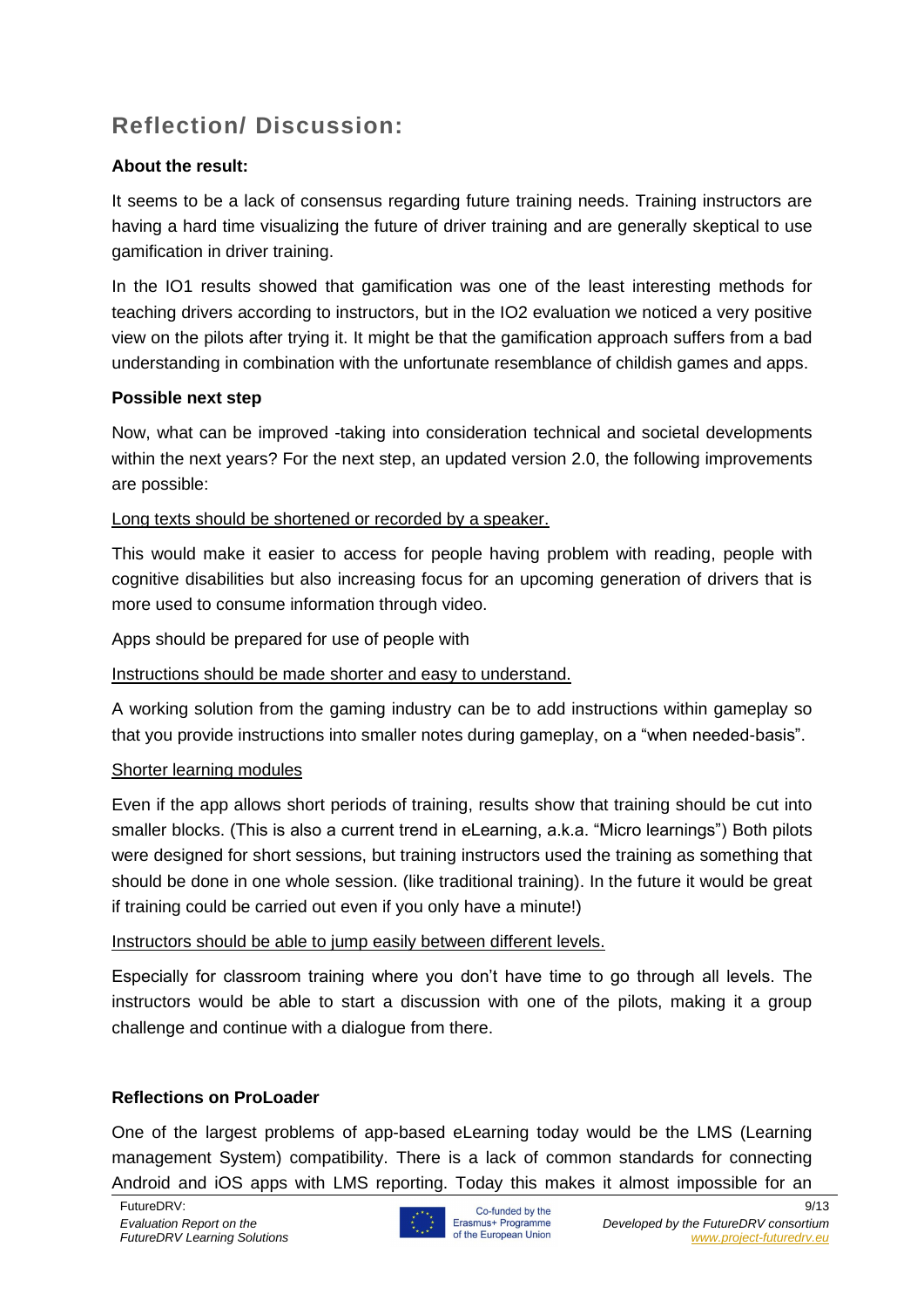instructor to invest in an eLearning module and get relevant data from it without technical expertise. The technical solutions will come, but not from the transport business, and only large operators and organisations will have the economy to run an LMS-based training with enough eLearning modules to cover several different training needs.

Test subjects asked for a way to simulate the actual outcome of a faulty loading scenario. (This is however a problem, since a majority of faulty loading does not always result in an accident)

The ProLoader is today limited to securing load with lashes or chains. The instructors see more use of this platform, e.g. load distribution, different trailer types and visualisation of a badly secured cargo. In just a few years, 3D graphics on smartphones will become more advanced because of increasing computing performance. We will also expect to see VR goggles that connects to smartphones for an immersed 3D-experience

## **Reflections on ProComm**

Feedback from instructors tell us that the content scope was spot-on, but text in this training module was too long and people tend to lose interest. One suggestion was to use speaker voices to make it easier. The "3 answer choices", however would be time-consuming to listen to. The answering method could be improved by shorter text chunks, and dividing the levels into separate apps.

In a near future, we will probably have AI capable of understanding the voice of the driver. This would give the possibility to do trainings like e.g. role-playing while driving. Instead of providing answers, the driver can have a conversation with a virtual customer and get a score depending on the outcome of the discussion. The next step would be a personal AI coach that can check your theoretical skills and plan your training accordingly, always at your side.

## **Conclusions**

Future driver training will look a lot different from today's training: We´ll see organizational, technical and learning solutions that come together like pieces of puzzles in the transport segment for the next years:

The digital transformation of the transport segment has just started. Companies, stakeholders, and drivers will get more digitalized, it´s just nothing that we can do to stop it:

**Unions and driver associations** must advice stakeholders in decisions, and in good time, according to the time plan. First helping out with driver shortage, later on making sure that the drivers stay in the transport segment by introducing more training.

Economy will force **stakeholders** to efficiency, demanding trained drivers that are able and willing to grow as an employee and take on new working tasks and responsibilities as they appear.

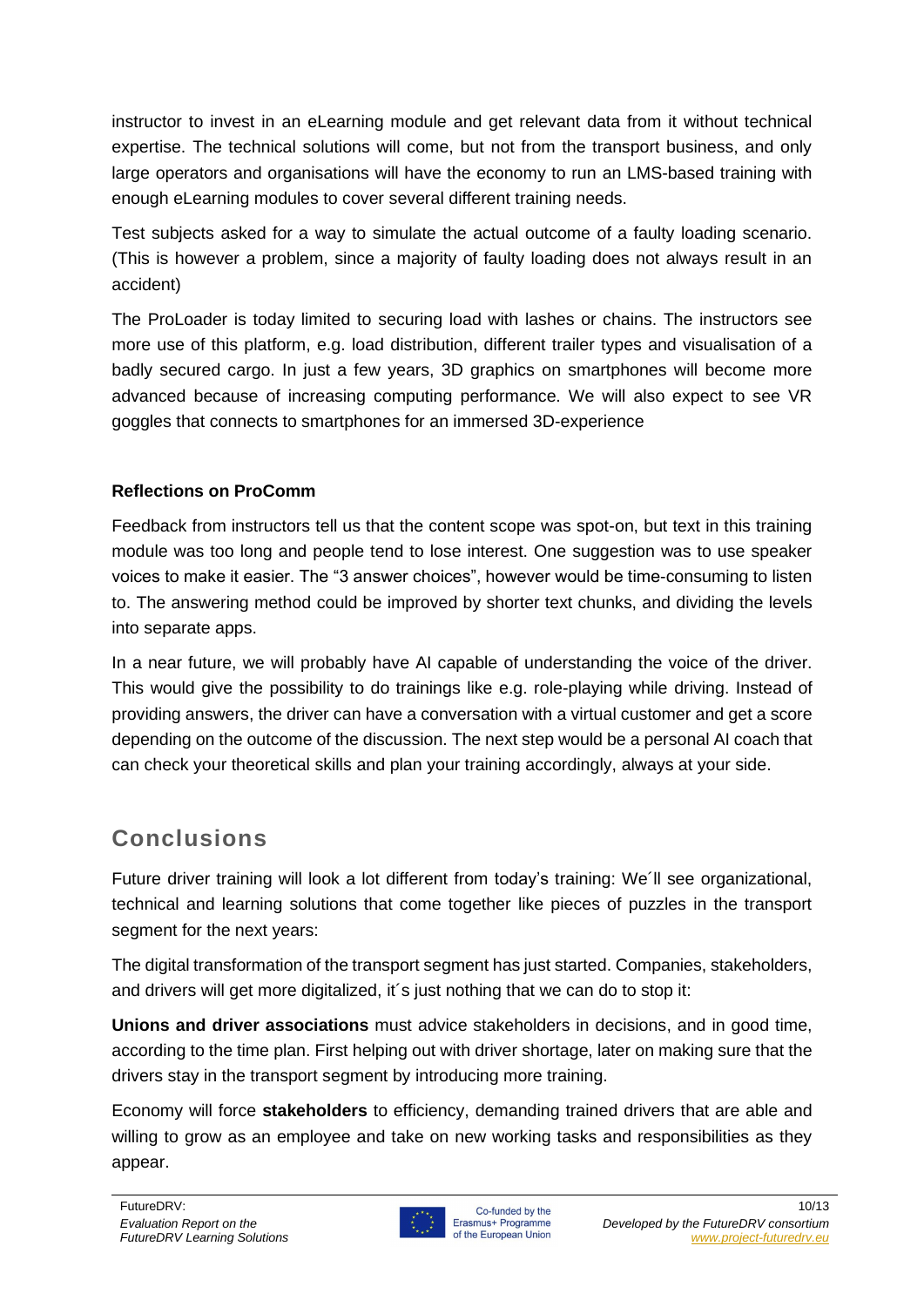Young **drivers** with digital experiences will accept and drive the change from the workers side. If the training methods and technology are matched to the individual, the training content relevant and shape proud, next generation drivers – they will stay in transport business longer.

And most important of all – **the driver instructors** need to carry out the new master plan, starting today! For this group of professionals, it´s important to look forward even if no one else does. It´s necessary to start reshaping the training now (within legal boundaries)

This takes a lot of innovative skills and maybe it is possible to find ideas for driver training in other segments like sales, management, service and ICT – that have come a long way in training already.

For further information on this publication please get in touch with:

URL: www.stageit.se experience of the contract of the contract of the contract of the contract of the contract of the contract of the contract of the contract of the contract of the contract of the contract of the contract **Andréas Silfverberg** StageIT AB SKalmeredsvägen 45, 438 93 Landvetter, SE E-mail: andreas.silfverberg@stageit.se

*Evaluation Report on the*  Images: © paulbranding - Fotolia.com (cover)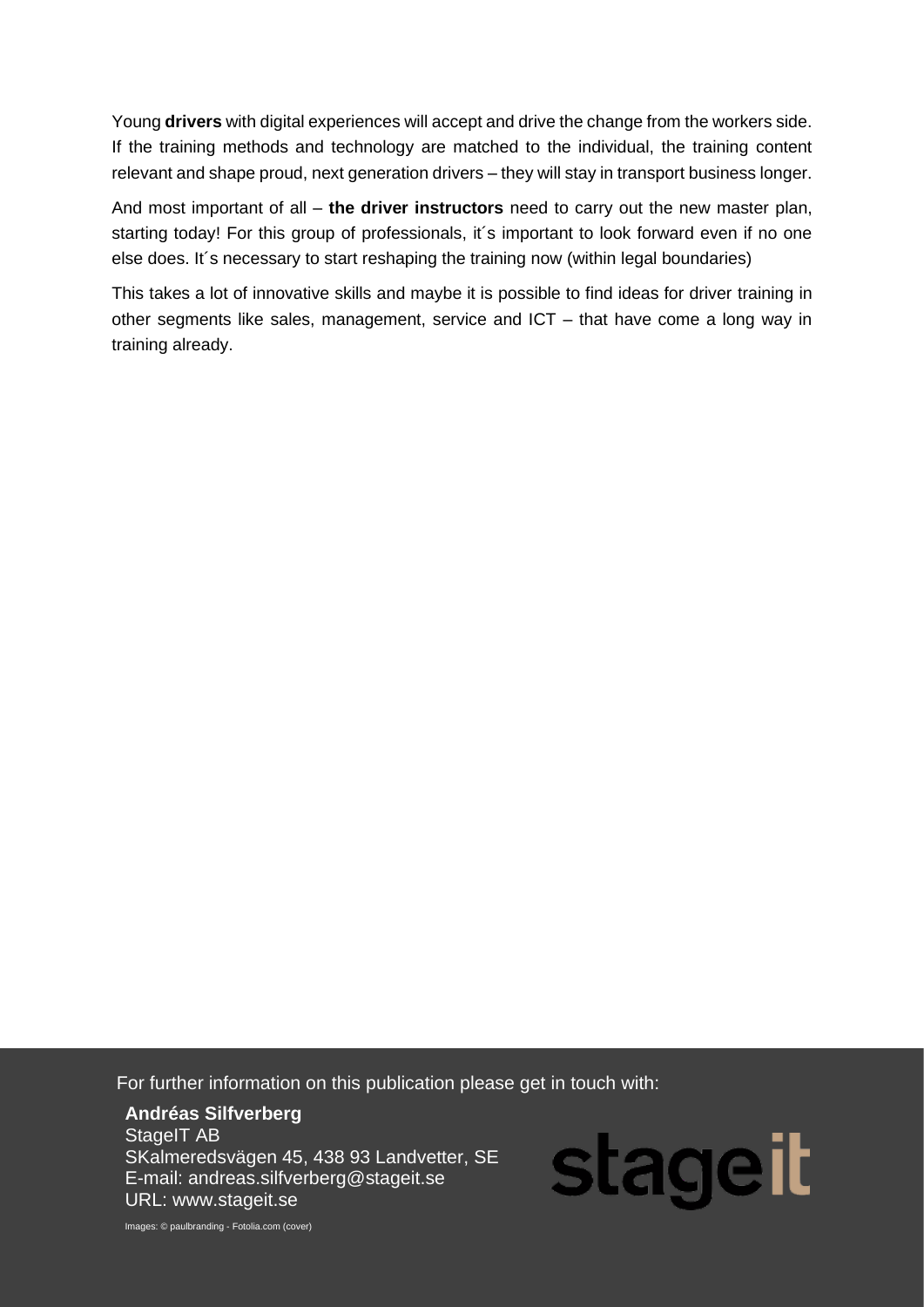## Appendix 1: Pilot's Evaluation Results



#### Questions about ProDriverCommunication



## **Describe some good features with these training apps**

- Look and feel
- It appeals to target group
- Very good interaction capabilities (both apps)
- Great applications and convenient to use. ProComm: Good feedback from coach
- It's comfortable to do driver training at your own pace.
- These training apps are targeting industry-specific information with relevant issues. To a great extent they apply to both today's and future drivers.
- ProLoader: The need for a complete understanding in order to solve the challenges

## **Describe some things that can be improved with these training apps**

- The story lines for the new day on the job
- Too much written text in Communication app, I suggest that the answers should be with spoken text as too much reading is involved. The load securing app is too complicated for self-learning purposes.
- Short learning units microlearning (ProComm)